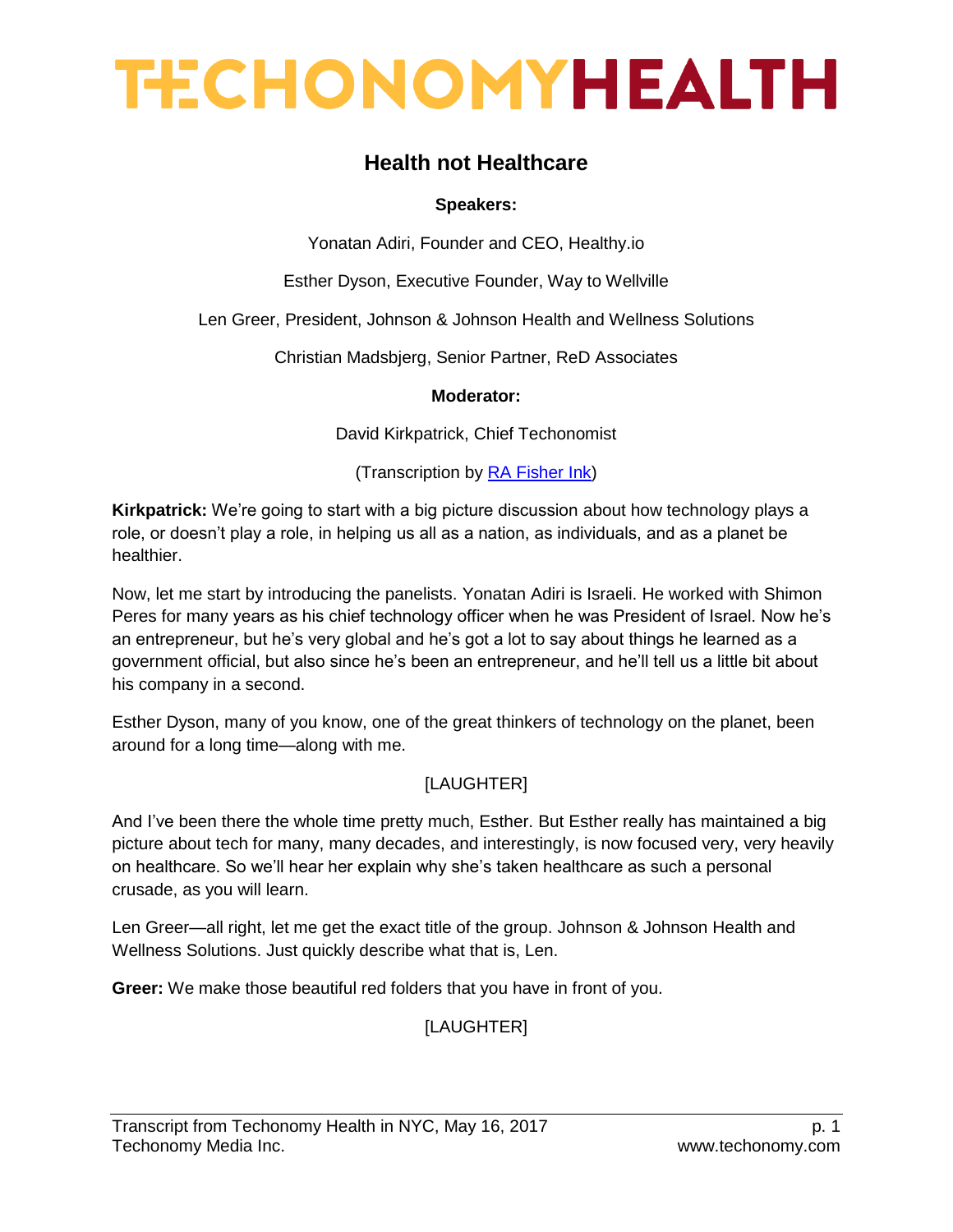No, actually, we are a center of excellence of sorts at J&J, so our reason for being is really about putting behavior science and technology to work in all of the J&J businesses and for our strategic customers around the world.

**Kirkpatrick:** Great. And I'll come back to that in a second. Finally, Christian Madsbjerg of ReD Associates.

You are kind of a big picture strategist, but even like a corporate sociologist, is that a fair way of putting it? Just quickly describe how you think about what you do, Christian.

**Madsbjerg:** The sociologist piece is probably the most precise. So it's trying to understand people and our practices and our behaviors and how we find our way around in the world and use that to figure out what to make.

**Kirkpatrick:** And you spend a lot of time on healthcare, but also other industries.

**Madsbjerg:** I think half of the time is health.

**Kirkpatrick:** Yeah. Fantastic. I want to start asking you a couple of questions, Len, and then I think everyone else on the panel will have similar things to chime in on. We've been so excited to start working with Johnson & Johnson, which I have to admit, I did not realize how big and influential and—they are really the only global company that is valued comparably to Google and Facebook that's not a tech company. It's really amazing how big and important they are. And they're actually kind of a modest company. They just do great stuff. So we're happy to have them here explaining themselves a little more. But when you think about technology as a tool in healthcare, what do you think about?

**Greer:** Well, I think it's insufficient. There's lots of fun discussion about the application of technology—and actually, you said we're not defined as a tech company. Our leadership would increasingly say we are. So the application of technology in healthcare is really important. It has great potential. But I say it's insufficient because there's so many examples, and we were discussing some before the panel, so many examples of technology being thrown at problems and not getting the outcomes, health outcomes or financial outcomes that anyone is looking for, or engagement. And that's because a couple of key ingredients are often absent. One of them is person-centered design, really thoughtful design of tools that work in the reality of one's life as a consumer or patient. And the other is thoughtful behavior science. So when we put our tools to work, we're really focused on trying to drive healthy behaviors, getting people to take their medications, see their doctors, screen themselves, eat right, exercise, sleep, all of those things that we all know are really important but they're really hard to do. And our focus is figuring out what's really going to motivate people and using that as fuel for behavior change.

So to me and to us, it's really about getting all those ingredients right, knowing clinically what's important, knowing what behaviors are going to drive to the outcomes, designing something that makes a lot of sense and enabling it with technology.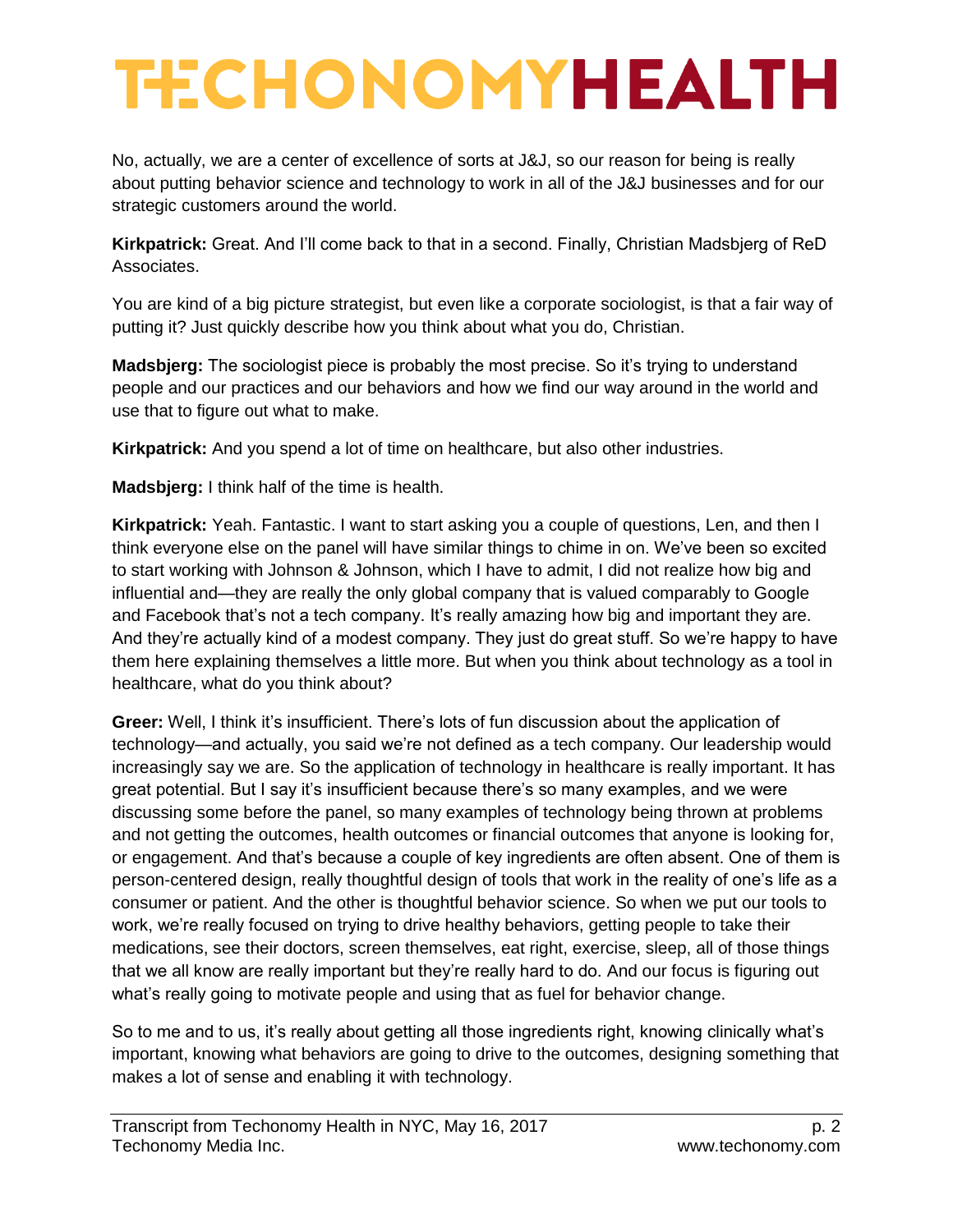**Kirkpatrick:** You even have a seven-minute workout that anybody can use.

**Greer:** Free app, download it now at the App Store.

**Kirkpatrick:** I only learned that this morning. I was thinking I should probably use that.

**Greer:** Yes. Yes. If you type Johnson & Johnson, when you get to H, it's the app right after Papa John's Pizza.

### [LAUGHTER]

**Kirkpatrick:** Esther, did I detect that you had something to say?

**Dyson:** Yeah. And so as you were talking and saying I'm interested in healthcare, I'm actually interested in health. And I thought I would mention that, but then I realized, oh, that's the name of the panel.

**Kirkpatrick:** I might've forgotten that, though. Go ahead.

**Dyson:** But I mean, this is the point. It is so hard to change your thinking. And going back to the numbers, the reason is those other countries spend more money on health, not with nurses and hospitals, but with early childhood education. My aunt was an almoner; she took care of unmarried mums back in the 1950s and 1960s in England. And so as you were talking, I was also thinking one thing that makes healthcare ineffective is the lack of health. Because if you're addicted or you're so poor you can't buy good food or you don't have time to use the sevenminute workout, that's what makes all this care, most of it so futile. Because what we need to do is start investing in health, not renting it, so that later on, when something challenges you, you don't need to buy your healthcare at extremely inflated prices and nonetheless ineffective, because—

**Kirkpatrick:** To solve problems that you in effect created by not focusing on other things—

**Dyson:** Yeah. I mean, the lack of health makes you vulnerable to all these other things, and it makes you also not able to do the kind of healthy living we all know we should do.

**Kirkpatrick:** Before we—I'm sure Christian and Yonatan both have thoughts on that, but quickly talk about what you are doing, because I think people should know that.

**Dyson:** Yeah. So I'm helping—a team of five, we're called Way to Wellville, as in *The Road to Wellville*, the book by T. Coraghessan Boyle. We're helping five small godforsaken, discrete, confined US communities invest in health, and our goal is not so much to help those communities but to have those communities become role models for other communities to say if those guys is Muskegon could do it, so can we.

**Kirkpatrick:** What are the five communities? Muskegon, [Michigan], Spartanburg, South Carolina—what are the other three?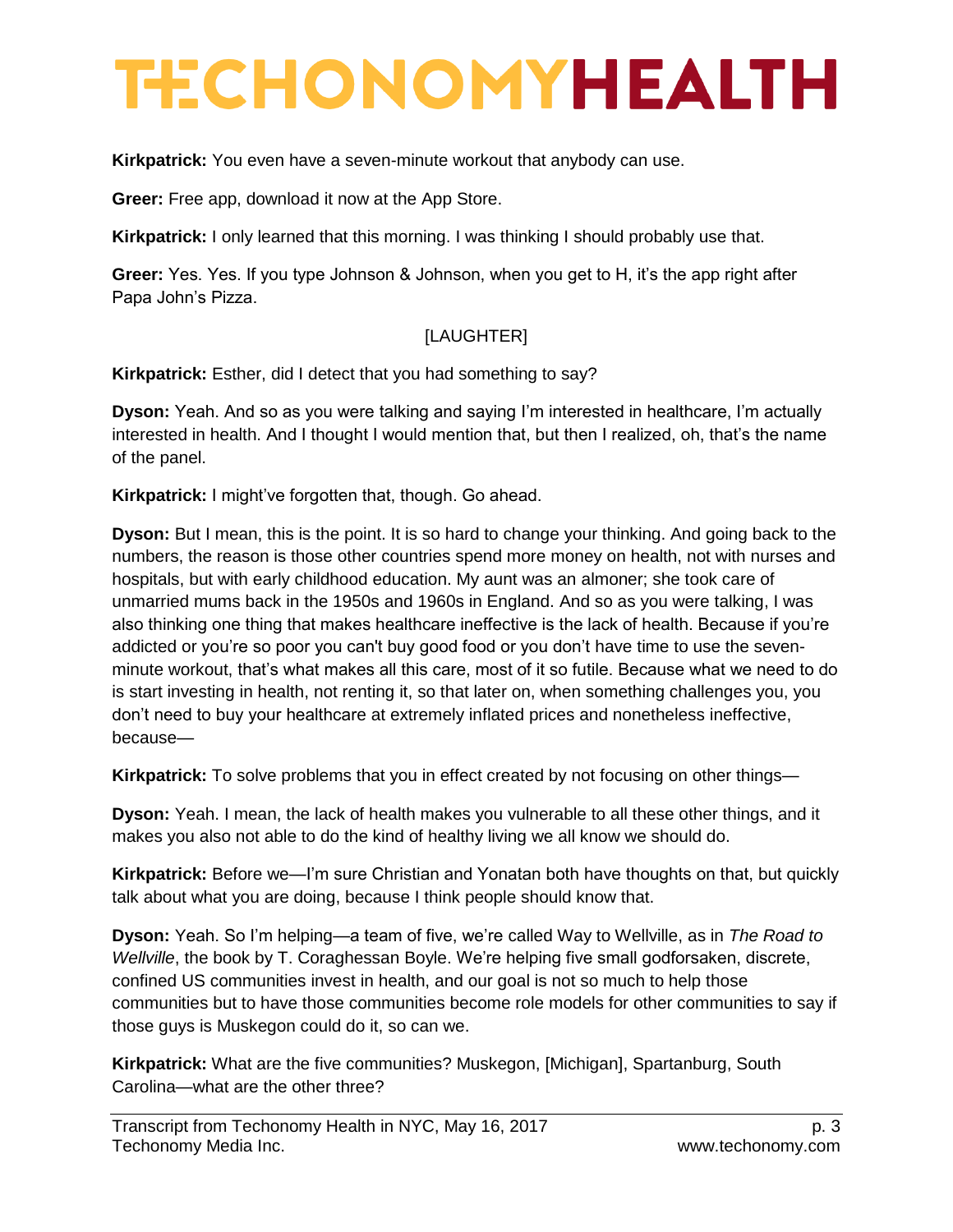**Dyson:** Lake County, California, just north of Napa Valley; Clatsop County, Oregon, northwest of Portland; and north Hartford, Connecticut, which does not fit our model because it's a subset of Hartford. But the idea is, rather than kind of pour resources into something large and they just dissipate, we're doing it in places where if you make a change, it will spread through the community because you get the critical density that's so lacking.

**Kirkpatrick:** Let me just cut to the chase in terms of your revelations from this. Because I know you started thinking we've just got to get people to smoke less and eat better so they don't get diabetes and that was your main kind of thinking. But what have you learned as you've tried to achieve that goal?

**Dyson:** So regardless of what I thought before, I've become much, much smarter. And fundamentally, if we don't fix the children, nothing's going to last. That includes the parents who transmit not just their genes, but their demons and their challenges to the kids. What we're trying to do is help create a generation of resilient kids. That starts with prenatal care, early childhood education, good food.

The amount—who's heard of adverse childhood experiences? It's a scale and it goes from one to ten. Do you have one or both parents missing? Were you physically abused? Were you often hungry? Was somebody in your family on drugs, in jail? It does not include were you mistreated because of racism or discrimination, which it should. But it's a chart just like the one you showed. Whatever it is, if you had more than one ACE score up to ten, everything else, jail, teen pregnancy, diabetes, mental illness, addiction—

**Kirkpatrick:** Smoking.

**Dyson:** Smoking. Yeah, I used to—

**Kirkpatrick:** They're all correlated with—

**Dyson:** Right. I used to see smokers and think, oh, what a disgusting person, and now I think, oh, what a damaged person. Because they can't—they can't stop it. And smoking is one of the most minor of all these things in many ways. So now we're focused on addiction, mental health, parents, children—there's a lot of money being spent on old people, and you can talk about that, and there's a big return. But for the systemic change, you should be investing in the young—

**Kirkpatrick:** Last thing I want to point out, Esther's spending her own money on this. This is really quite a commitment, so thank you for that.

## [APPLAUSE]

**Dyson:** It's not out of kindness. It's out of frustration at the stupidity of how it works.

**Kirkpatrick:** Well, it's nice that you care enough. Christian, why don't you chime in.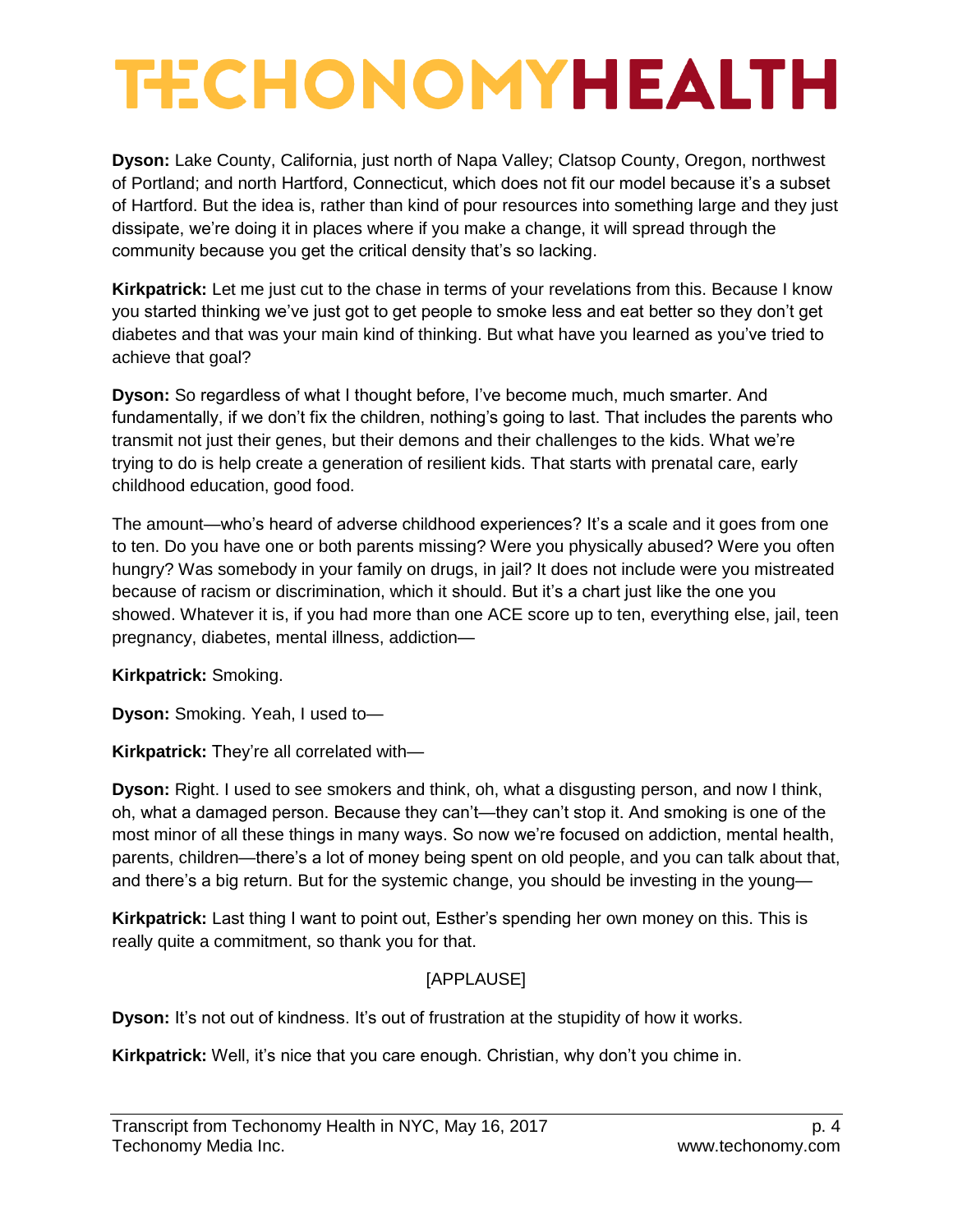**Madsbjerg:** Well, the stupidity is a good place to start. I think the pharmaceutical industry and the healthcare industry seems to be very—there's not very much infused technology in that industry. I was at a dentist the other day and I took a picture of the folders on the wall. They still exist.

**Dyson:** But they haven't been opened in ten years.

**Madsbjerg:** Right. They're beautiful. I mean, it looks beautiful and organized, but it seems absurd. And also, when you think about the way we sell pharmaceutical products, it is basically people sitting in cars getting kicked out of doctor's offices just systematically. And in the tens of thousands. And we have very little understanding of what happens when people get in good routines, how they sustain routines, how they get into control with their own life. And I think it's sort of exciting that the big areas, like education, healing, banking, those kinds of big societal areas are now being digitized. Where the first 15 years was about playing and uploading pictures and so on, now it's the real deal and I think that's the most exciting thing. And we're dealing with a very, very low level right now, very few things instrumented, very little data, very little real understanding of how to use this. So I think it's quite exciting times.

**Kirkpatrick:** So when you hear Len talk about a design-centric approach—I noticed you were nodding at that. I mean, is that another way of describing what you're saying?

**Madsbjerg:** Yeah, a human-centered one, right? So if you think about what we've done to education the past 20 years, there's been this conversation in at least Western Europe, where I'm from, and probably also in America, that we need to infuse the schools with more screens and more computers. Yet, the impact of that, because we've done it in such a dumb way, so to just dump machines and technology on kids without thinking about how they learn and so on. It means that the impact on—the more computers a country has implemented, the worse they're doing in math. Which is really remarkable. And it's because we've done it without thinking. And I think if we do that with health, we're really screwing it up.

So basically, what I think is that at the heart of it must be how are we living, healing in our lives, and around that you build technology, rather than start with the technology and just throw it at the system.

**Kirkpatrick:** Okay, and I should've said, when I introduced Christian, that we're giving out his really excellent book called *Sensemaking* here, which is really a passionate plea for humanities and the liberal arts in our approach toward everything and not just thinking we've got to all digitize ourselves and solve everything. It's a beautifully well-written book and I've been very much enjoying it.

Yonatan, what have you got to say? I know it'll be interesting. Because I know you.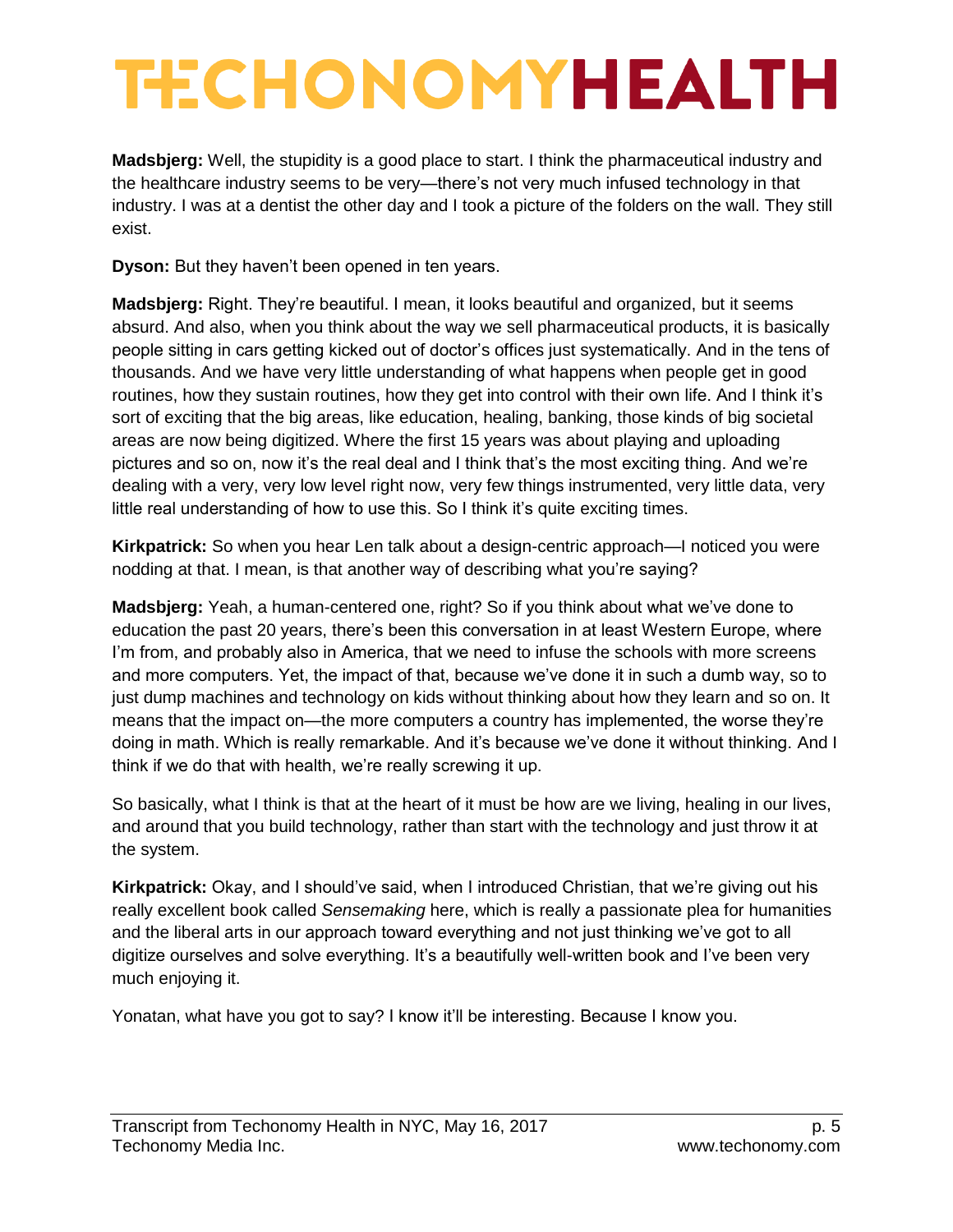**Adiri:** [laughs] So I guess I'll just spend a couple of minutes on the personal story that brought me into the entrepreneurial world and healthcare, as I've spent a good 12 years in the public service, culminating in a role of CTO to the president of Israel. And when I came into the Office of the President, President Peres, who was the founding father of Israel and a very known tech evangelist in his own right, I was 26 and he was 86 and he gave me one mission when it had to do with healthcare.

He said, "What are the forces that are going to generate the penicillin moment of the twenty-first century?" That was the framing of my role of my focus in healthcare. And we went out and I spent quite a number of years focused on stem cell research and on immunotherapy and on bioinformatics and nanotechnology, asking questions, is Israel competitive enough, are we going to be part of this global revolution? And understanding the forces at play that would bring this moment—exponential growth in computation, amazing material science and all those—I got to understand that this is sort of happening and it is important for Israel to be competitive there, but one of the things we were sort of neglecting, and to your point, Christian, is something that we call today—the company at Healthy.io, we call it Kardashianomics. It's these economics of Kim Kardashian-type pop culture where a growing number of people are sharing pictures of themselves and we sort of making fun of that, but that is an amazing power in healthcare. And it's not just exponential growth and nanotech and genetics.

It is actually the power of pop culture that we can harness in order to generate healthcare solutions. And looking at the numbers that you just showed from the magazine, the three trilliondollar expenditure on healthcare in the US is effectively 3,000 one billion-dollar opportunities for an entrepreneur. And that's how we saw it. And it doesn't mean that you have to solve for, you know, cancer via immunotherapy and then that's a number of billions of dollars and tens of years. If you can harness the Kardashianomics, if you can harness the fact that today on WhatsApp, four billion, with a B, images are uploaded every day—four billion. That is a power that makes smartphone companies, be it Apple, Samsung, LG and others, make amazing smartphone cameras to serve those teens who want to share pictures every day. We looked at that at Healthy.io when I started the company and said can we transform—can we ride that wave? Can we transform the embedded smartphone camera into a clinical-grade scanner? And today, four years later, we are actually the first company in the world to have successfully gone through clinical trials in transforming an embedded smartphone camera, which is today used for selfies, into a clinical-grade scanner. We are serving the NHS in England for multiple sclerosis patients and we are now accessing the market for prenatal care and providing access in areas where people cannot access the system.

Point being, to make a change in healthcare, there is a big move, billions of dollars, tens of years, that's going to generate a penicillin moment, for sure. But it doesn't mean that in that let's say 20-year window, we cannot harness those forces that we sometimes joke about and think are useless and turn them, transform them into very valuable healthcare technologies. And I'm very happy that I made a decision to transition from the public service to spend time in the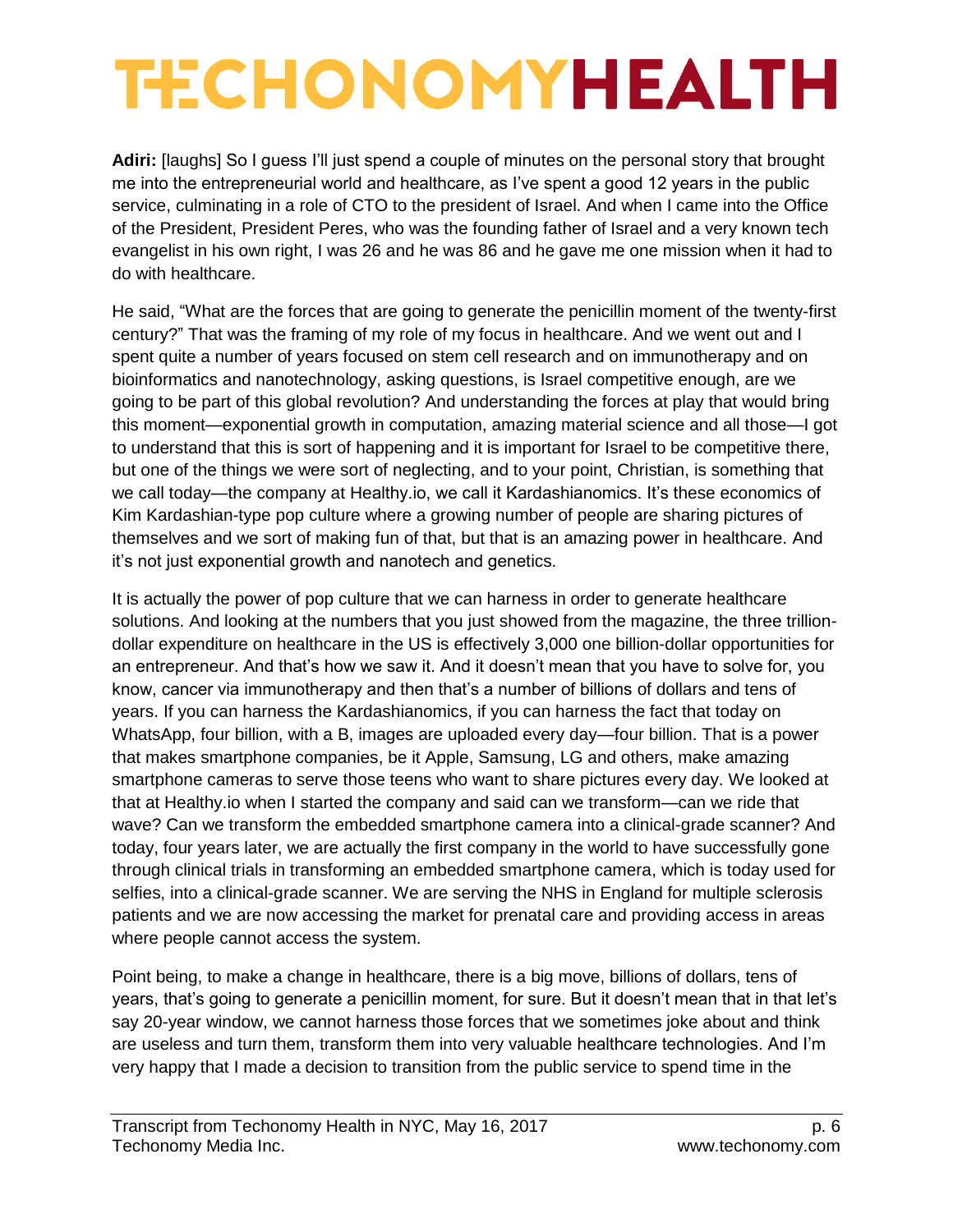trenches of the entrepreneurship in this amazing era because these forces are really powerful and they can make a difference.

**Greer:** Can I just make a comment quickly on that? I think that's a terrific example of—like MS as the application is—so assuming the clinical intelligence wrapped around the condition is there, you're talking about like patient behavior that might otherwise, consumer behavior that might otherwise have you scratching your head. So rather than scratch your head and laugh at it, let's leverage it. Application of technology in something that's designed around the person getting results, I think that's a great example.

**Adiri:** And solving small problems at scale makes a big difference. I mean, we're taking MS patients and giving them an opportunity to check for urinary tract infections, a simple thing, but scanning that at home rather than going to the hospital. Five out of every hundred in the UK end up in the hospital with fever and fear of sepsis just because it took them three or four days to get to the lab. So you know, are we focused on a small problem? We think we're focused on an important problem that, with little money and innovation, that adheres to the clinical standard, if it scales—and we're seeing that scaling right now—can make a big difference. And if you tackle those one at a time, you're making a big difference and you're also making a profit for the company. This is a for-profit activity in the startup domain, obviously.

**Kirkpatrick:** Okay, I want to do three things. I want to talk a little more about where we are. I want to talk quite a bit about how optimistic we can and should be about technology's ability to make a change, but I also want to hear from you all. So keep in mind that we want to get your questions and comments very shortly.

But Len, I just wanted to mention, you were sort of feeling a little jealous of Google and Facebook before when I said you're comparable to them in some critical financial ways. I don't think you should be feeling too bad that you're not like them.

**Greer:** I don't feel bad at all.

**Kirkpatrick:** Because I think what's happening right now in society is that those companies are very rapidly shifting their image to be negative on a macro level—particularly Facebook, much as I often have been accused of loving it. I do sort of, but it's in a very difficult spot because this attentiveness that Yonatan has taken advantage of has a toxicity to it that is increasingly noticed by all of us, even at the individual level, and I think societally too. And I want to hear Christian on this, because I know this is right up your alley, but anybody here could talk about it.

This also is going to come up when Arianna Huffington is on a little later this morning, you know, both a believer in tech, but one of the main reasons she's doing what she's doing now, focusing on wellness and mindfulness and all that, is because she is so worried about the world we are now going into with the screen in front of our face no matter what we do. It's lucky for me that I'm not holding it right now. I could easily—a lot of moderators would be doing this right now too. Anyway, any comments?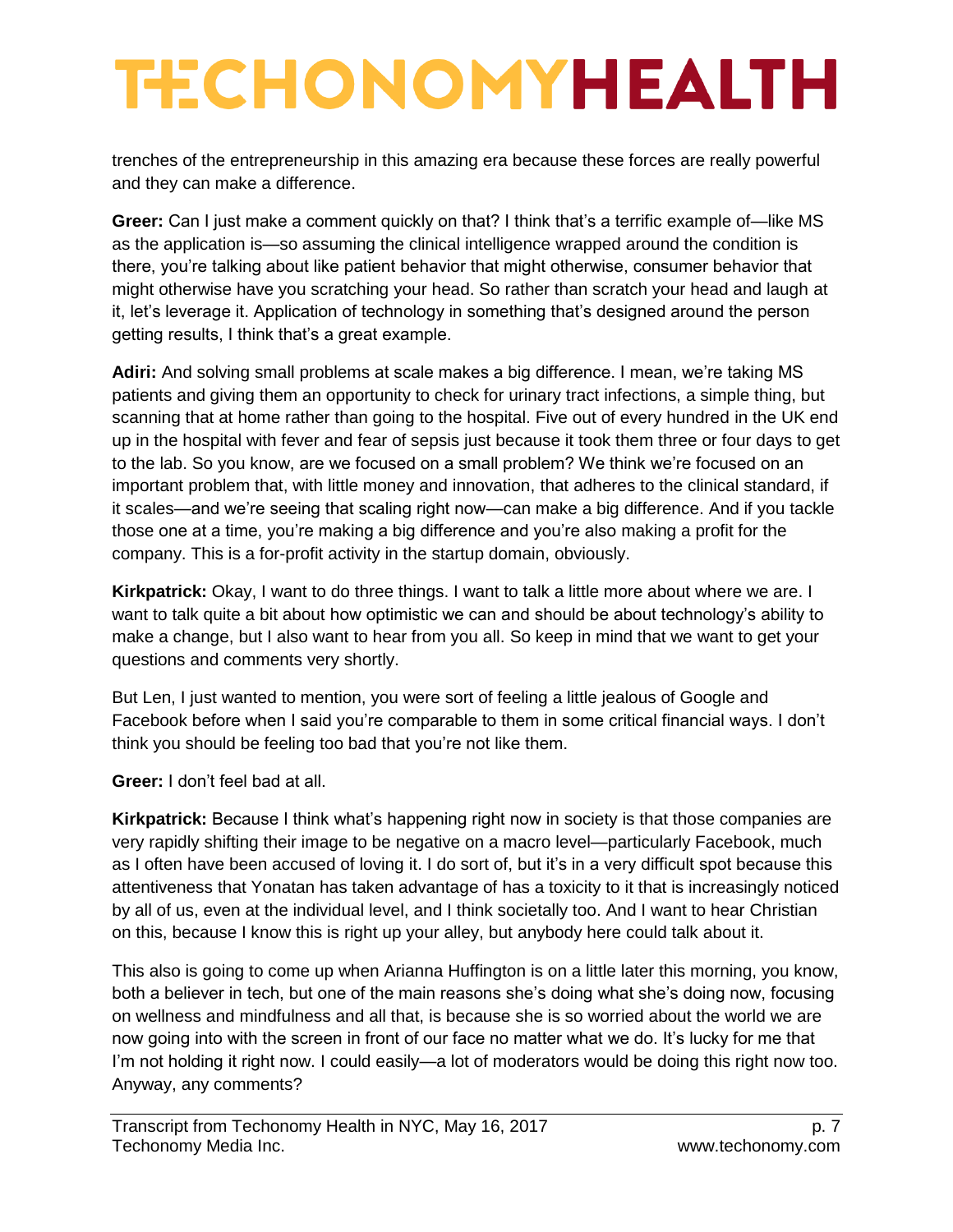**Adiri:** So the two companies, Google and Facebook, if you think about what's core about each of them, you know, Google, think analytics. So the application of analytics, machine learning, artificial intelligence in healthcare, huge opportunity, lots of companies in and around us here who are exploring that. Facebook, these behaviors, you sort of wonder why does someone really care what all of these people think and what they're doing and why do they post this or that. Well, rather than question it, it's an opportunity to really leverage it as a platform that people are using in their daily lives today to drive health outcomes, drive healthy behaviors.

**Kirkpatrick:** Yeah, there's huge opportunity to do it right.

**Adiri:** Yeah. So we welcome them.

**Kirkpatrick:** Yeah. Well, you can work with them, absolutely. And I'm sure you are working with them.

**Adiri:** I think the shining example that we had a conversation about earlier is an interesting indication of that, when you look at Tencent, which is the Facebook equivalent, and WeChat as their main product, I think they realize—and to an extent it's because there is no legacy healthcare system in China so they can actually think of themselves as a healthcare provider to an extent. When you look at Tencent, about a year and a half ago, they launched their own glucometer. A piece of hardware. Imagine that you would buy a glucometer from Facebook, branded Facebook. So in China, that actually works. Tencent sells their own glucometer and what they do is they actually—when you open the glucometer by Tencent, it opens up your WeChat account and it basically says these are the five people with whom you're most in touch with, so we recommend that whenever you check for glucose on our device, we will beam that data to the five people with whom you're most in touch with, and basically leveraging their social network into a digital support system for them to adhere to glucometry. And I think as you see that happening in China, there's a reason you see also Alibaba doing great things there, you see Baidu doing great things in that domain. I think there's a dimension of, you know, maybe Facebook isn't going there because they don't want to get into the whole legacy business and conversation here in the US around healthcare, whereas in China, because there is nothing there, those companies feel it to be very legitimate, both in terms of a business opportunity, but also as a force of good—

**Kirkpatrick:** Well, plus the government really wants the people to be healthier.

**Adiri:** Exactly. Wants them to, yeah.

**Kirkpatrick:** And they've pushed them.

**Dyson:** So when I started this, you know, I knew addiction existed, and people started talking about Internet addiction and stuff like that and I thought, yeah, right. The more I've studied this—there's a wonderful book by Maia Szalavitz called *Unbroken Brain* and a second one called *The Biology of Desire* by Marc Lewis. You learn this behavior and if life is insecure, you start going after instant gratification, whether it's drugs or cigarettes or images of cats of images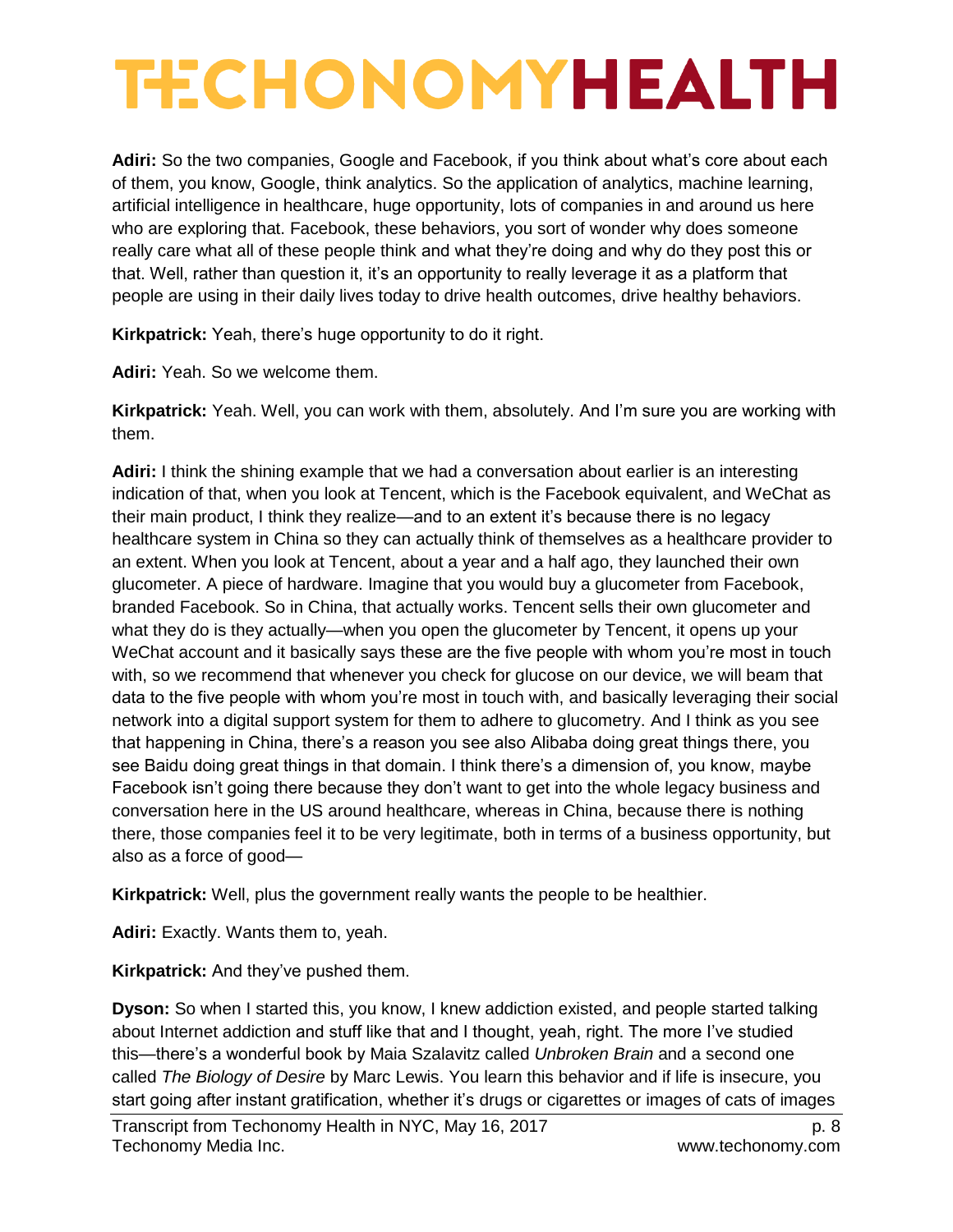of people you don't know or the rush you get when someone comments on your post, and there's nothing inherently wrong with those pleasures but it's when they start replacing all the other pleasures and you get so focused on them to the exclusion of everything else. So the point is to think about addictive behavior, and we're now talking about substance abuse and that's one of those horrible terms that really kind of shifts the focus in the wrong direction. So I won't go off on a long rant about that. The point is not to demonize the phones and stuff but to figure out how to help people learn to become addicted to what biologically and evolutionarily used to be addictive, which is babies, the person you love, food, not too much of it, stuff like that. Everything is being kind of twisted. But the problem is not even the system. It's our own biology and how do we, again, help raise children who are addicted to the right things, get pleasure from things that are good for them long term?

Second point then vis-à-vis technology, what we're doing is—you know, apps for diabetes prevention or MS or almost anything are really great. But what they need in addition is an overlay of people training you how to use them. And so in our communities, fundamentally the biggest business model for what we hope they will do is bring in outside trainers to train people to deliver all these different kinds of care, including football coaching for kids after school or diabetes education in cooking classes for people maybe sponsored by the grocery store. But if a third of the people in these communities are employed keeping the other two-thirds healthy, that helps solve this, you know, "robots are going to take all our jobs." Well, there are a lot of jobs people can and should do but they're not being paid to do them. And that's the biggest challenge, how do we get the externalities back into our system and pay care workers more because what they deliver is the community's health.

**Kirkpatrick:** Christian, what do you think about that?

**Madsbjerg:** I like it.

### [LAUGHTER]

I was also thinking about Len—I mean, I would be very proud of being in Johnson & Johnson rather than Google.

**Greer:** I am.

## [LAUGHTER]

**Madsbjerg:** Google and Facebook are ad placement companies. At the core, they're placing ads and we take the smartest kids in our generation and we use them for placing ads. I just don't find that—I mean, by all means, we need to place ads. But it's not the most exciting topic I can find.

The other thing is, I heard about a project the other day in India which I found illuminating. So basically, there were these engineers, they were frustrated that a lot of kids die when they have open heart surgery. About 40% of the kids die when they have open heart surgery, not when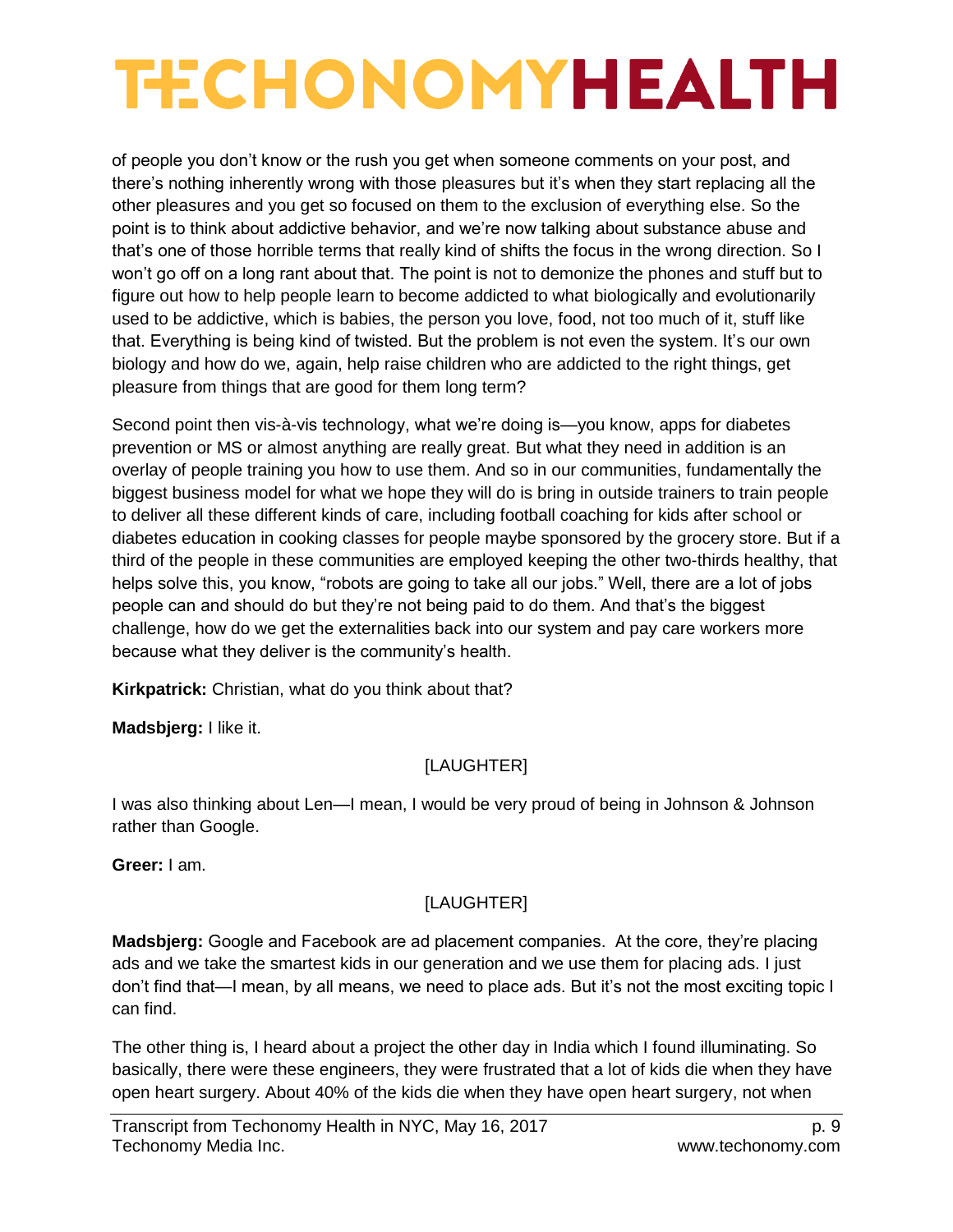they have the surgery, but after in the intensive care unit. And the reason they found was that it takes 90 minutes to make a decision because the doctor is somewhere else and they have to go find him and he needs to put a hat on and a coat on and so on to get into the intensive care unit. And then they digitized the entire thing based on how to get decision making on which intervention you want to make down to below a minute and they saved a ton of kids and now they're scaling it all over India. That's an insight that isn't very technologically advanced. It is technology-based, but it's based on an insight about how human practices work and you can radically change something. And I think that's what ought to be at the heart of innovation. I think it's very much what you say, one at a time.

**Kirkpatrick:** So even though you just wrote a book, which is good, about humanities, you seem to be extremely optimistic about the potential for technology to transform healthcare in the US and globally. Is that a summary statement that's fair?

**Madsbjerg:** I just hope we don't screw it up.

**Kirkpatrick:** How would we screw it up?

**Madsbjerg:** Doing what we normally do. Like what have we done to IOT, we've just blasted stupid objects out of the homes that are not connected and are not working.

**Kirkpatrick:** Not secure you mean, yeah.

**Madsbjerg:** Well, they're not using them. So Alexa has a three-week lifespan. They play around with it and it ends up in the graveyard. So basically, I saw this stat yesterday that 26% of high bandwidth homes have some sort of IOT device and most of those are not connected. Which means we've been talking for ten years about the smart home, yet we're just dumping technology on people rather than figuring out what would be helpful in the home.

So I think if we reverse the model from human and out rather than technology and in, I think we can do massive important things.

**Adiri:** Just maybe a quick point, I think in this context, what we found is that the regulatory bodies, for instance in Germany and also the FDA here in the US, are actually very conducive to that. They're asking that question: you're bringing in a new technology, how do you demonstrate usability of that technology, how do you show that people from the age of 18 to 80 don't make mistakes when they actually employ that technology. How do you show that it's simple enough—it's not an app, it's an app with a kid. I mean, it's not just using it. And I think that is a very important development, and comparing four years ago, discussions we had with the regulatory bodies and where we are today, there has been a major shift there which I think is a positive shift and it's something we should be talking about and encouraging. Because it's not enough to have a tech running and show that this algorithm is better. You need to show, as part of your clinical trial, that a person getting that at home can get to a high level of usability within the right age groups and so we're not generating again a set of technologies that are going to benefit 12% of humanity who can pay for them. And the regulators are a big part of that.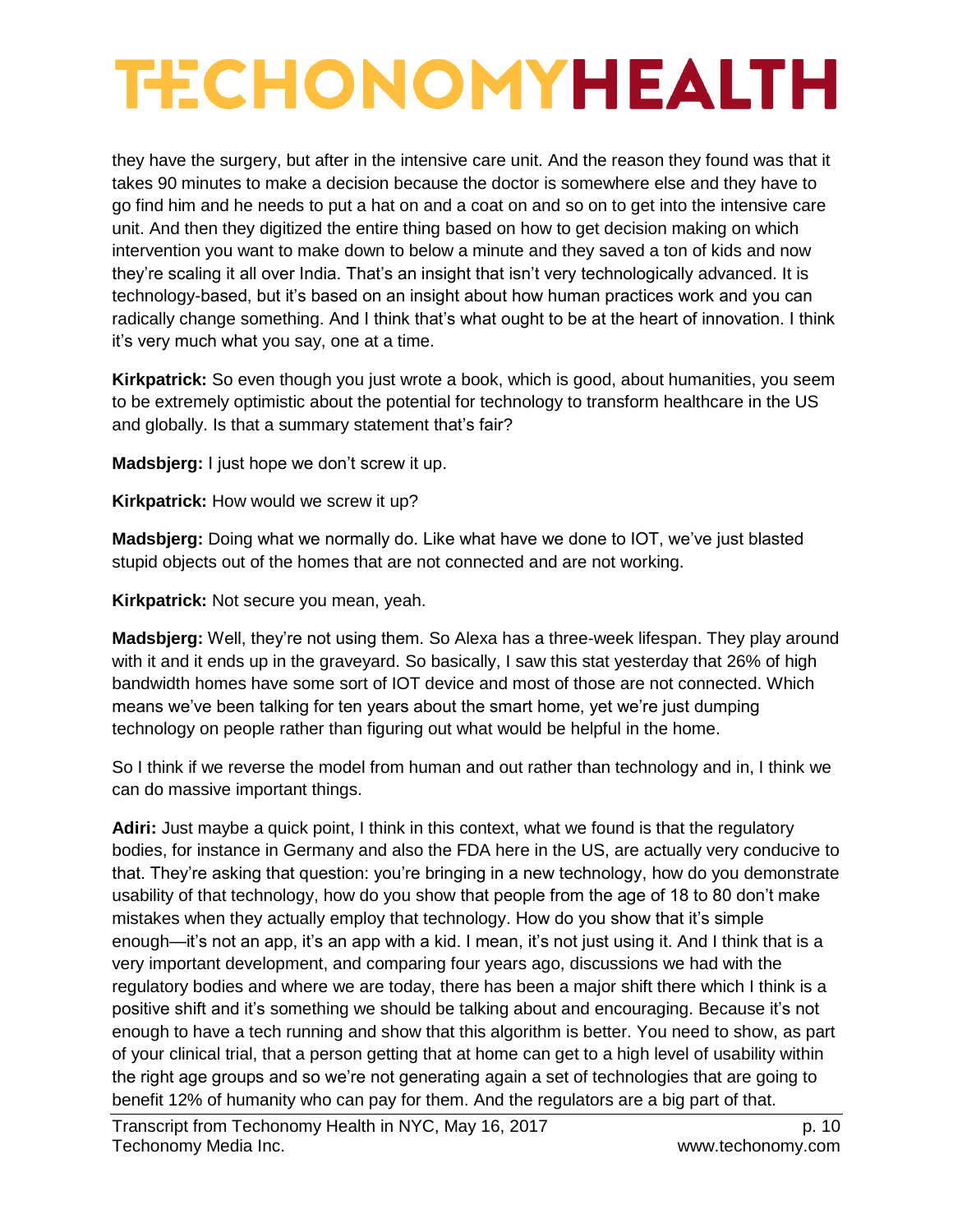**Kirkpatrick:** Okay. I still want to go at the macro question of should we be optimistic that technology is going to make a fundamental difference. I just am curious, Len, on your point of view.

**Greer:** Well, as I said before, not on its own. So these examples, like your first example of the medical records in the doctor's offices is terrific. As an industry, we threw technology at that, created electronic medical records and trapped all of this data in systems that we'd like to be able to use for other purposes but we cannot.

**Kirkpatrick:** Run by one company, Epic.

**Greer:** There's a lot of work now to figure out, okay, how do we actually liberate that and make use of it because of the initial misstep in just the approach that was used. But I'm really optimistic about the application of technology, if done in the way that we describe. I see Neil Grimmer from Habit in the audience, as an example. What they're doing at Habit, applying design science around nutrition with behavior change mechanisms built-in, I think that has great promise. Yes, there are apps and apps and companies and companies that will fail, but I think if you follow this formula that we're talking about, you're more likely to get to the outcomes—

**Kirkpatrick:** Okay, I have one question for Esther and then I want to hear from the audience. Christian, you're pretty negative on this ad-based model and I've got to say, even though I said I do think sentiment is shifting towards Facebook and Google, etcetera, but I also am frequently in the position of debating with people about this and reminding them that, you know, but full really do benefit from and enjoy the connection with others they get, particularly on Facebook, which is a transformative societal evolutionary event. And Esther, given you are the person who came from the PC industry and you're now here in the modern age—

## [LAUGHTER]

No, I don't mean to keep saying you're old. I'm not. But you are a tech person through and through, right? You've been a tech person longer than anybody on this panel. And so your macro view—I'd just like to get you a little more nuanced on this issue of, especially given the weight of these platforms in our lives, optimism or pessimism on the long-term health, not healthcare, implications.

**Dyson:** Right. So I'm very old and very wise.

## [LAUGHTER]

Fundamentally, it's like—so, confession, I just invested in a company called Dopamine, Because I want to be there and help use it for good. And I would say that about everything. The political impact of Facebook in particular on helping people tell their own stories rather than have the government tell those stories, you know, that has changed the world forever in a potentially positive way. Now they need to follow up and build real governance instead of descending into populism. But anything is all so bad if overused. I mean, a nice scotch every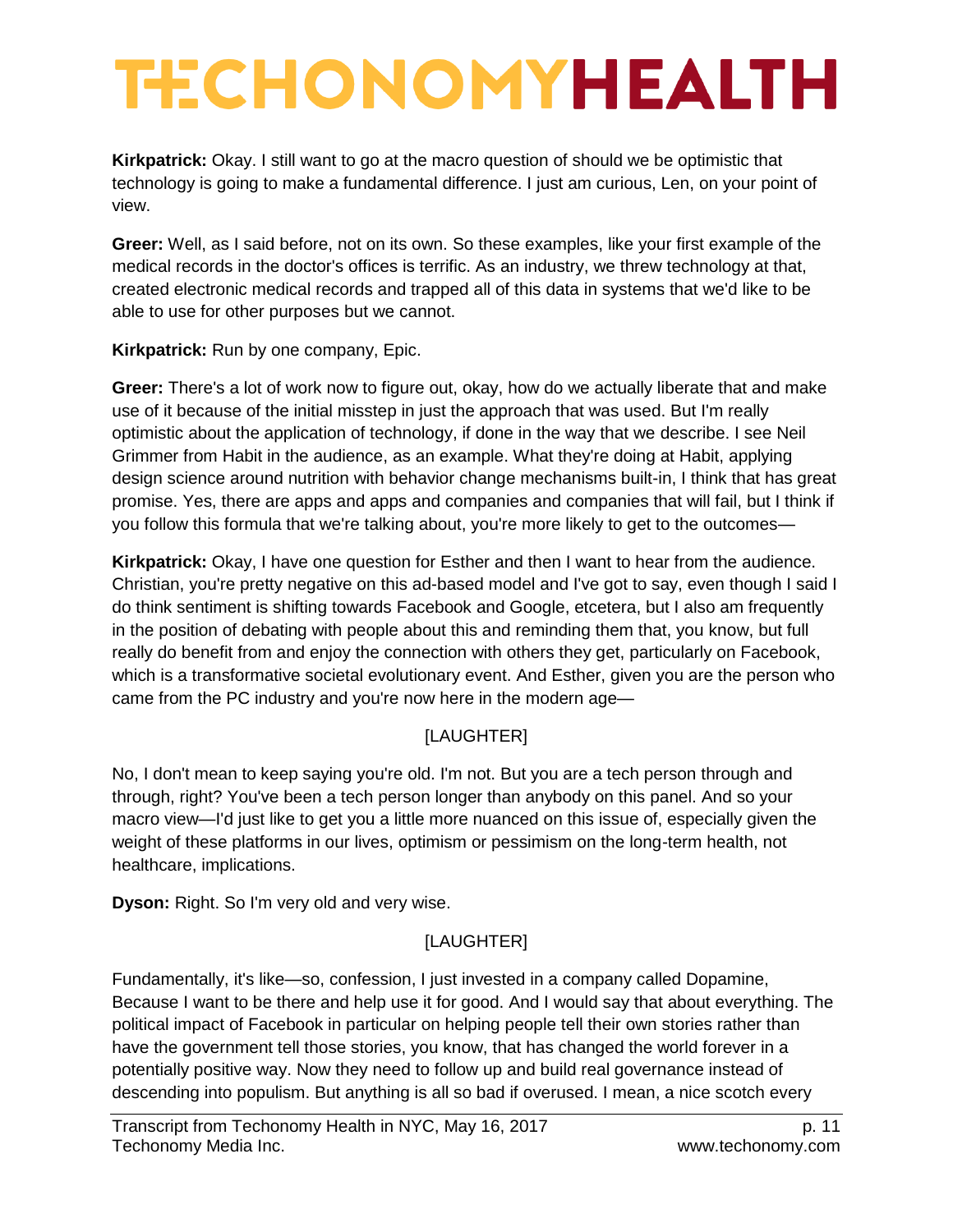once in a while is great. Becoming addicted to scotch is bad. So the challenge is—I'm optimistic if we do our jobs. It's not the technology, it's what we do with it. And that's almost too simple. You know, it's an elusive answer.

**Kirkpatrick:** Well, the problem is in the United States, if you say we, you mean the government, and I don't think too many of us are that optimistic about its capabilities at the moment. I don't mean Trump, I mean generally long-term. It's just not really engaging with these issues. Even Obama, I mean basically, we've been relinquishing responsibility for a lot of big policy decisions.

**Dyson:** Right. There's that or there's what I call the non-inclusive we, which is when my nice rich, white West or East Coast friends say, "We're all devastated by the election." No, not all of us were. There's a lot of people out there—anyway—

**Kirkpatrick:** Who are—yeah, angry for a good reason. Yeah.

**Dyson:** Angry for a good reason that we ignored and Trump understood was out there. So the challenge is for us to become more of a we, and to make social decisions—the way I would say it to somebody who didn't agree with a lot of what I think is, if you don't pay for it now, you're going to be paying a lot more for it later. And so as a society we need to start investing in long term, whether it's bridges at Penn Station, airports, tunnels. Or the most important infrastructure, forget what happens to the environment, if human bodies and minds aren't in a state to enjoy a good environment, it's useless. So let's invest in the fundamental infrastructure inside people's heads and bodies. It's hard because we don't—in a sense, the biggest thing tech can do for us is enable us to see the externalities of what we're buying. So you go back to ads and attribution. Well, this thing full of sugar that people eat, what are the long-term costs of it, not just in diabetes and diabetes dare, but in lost productivity and human unhappiness.

**Kirkpatrick:** And there, data could really help us visualize some of that.

**Dyson:** Precisely. And I mean to some extent, with Way to Wellville, we're going to be doing a lot of data about these five communities—and in a sense, the control group is the rest of the US—but looking at the predicted outcome versus the actual outcome and then paying somebody back for their early investment in improving the outcome.

**Kirkpatrick:** Good. Who has a comment or a question?

**Sprinzen:** Marty Sprinzen, a company called Vantiq in Silicon Valley. I would argue that one of the problems—and to some degree this question is to Christian, but to all of you—is that humans are not being thought of as being involved in the loop. Like your example about those doctors in India, the software probably senses a lot of what goes on. It's actually reported. But the communication doesn't occur effectively. And I think part of the reason is the tools aren't available—admittedly, that's kind of a self-serving remark because that's what we do. But in addition to that, the orientation in Silicon Valley is more around automation and not getting people in the loop. And there's a recent book that came out called "The Fuzzy and the Techie" that describes this to a large degree.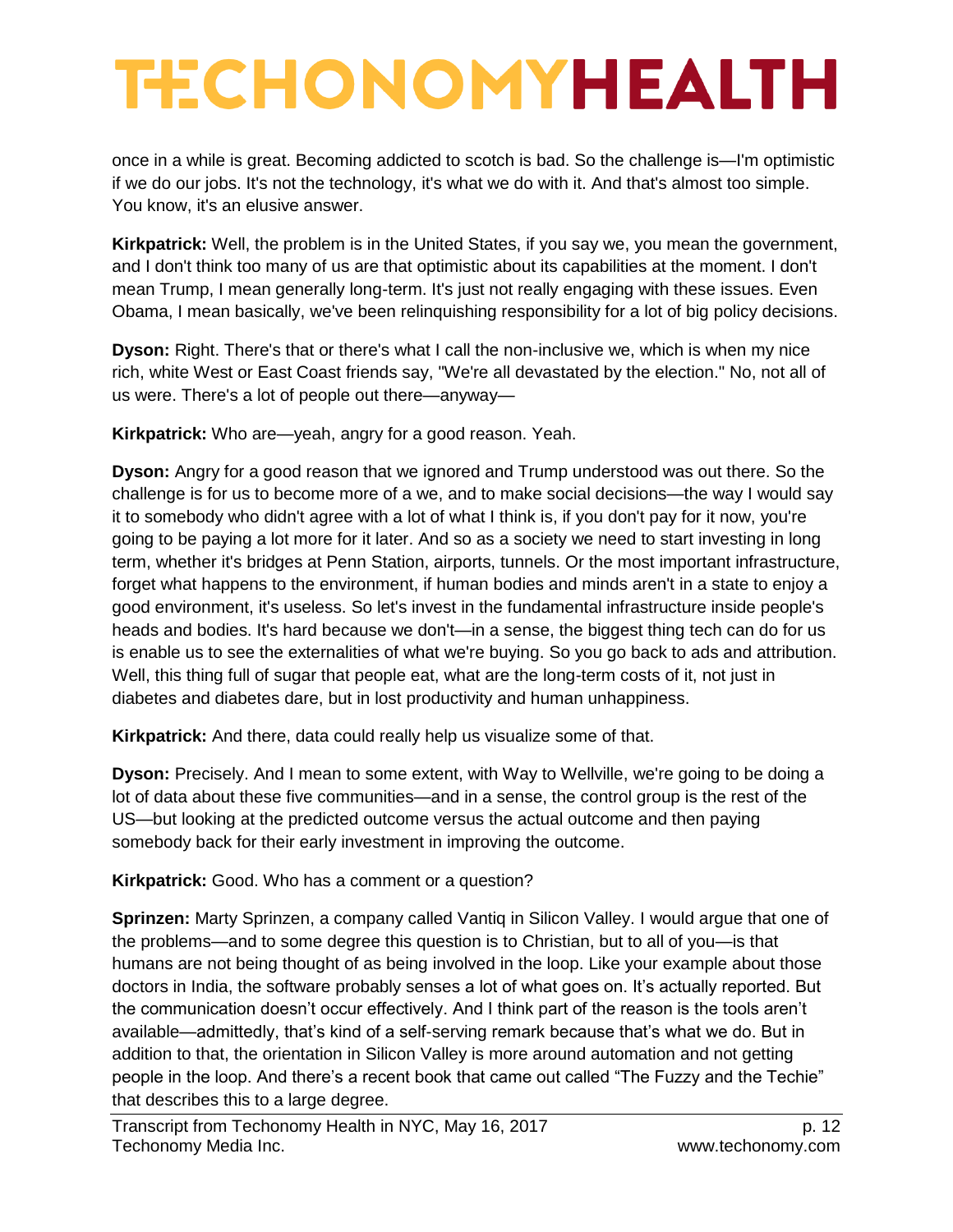**Kirkpatrick:** I think the author is in the room, actually. We have an article by him in our magazine. And Christian's book is very parallel. Go on.

**Sprinzen:** Okay, great. So I think that there has to be a change in orientation on the part of the builders of software, the actual implementers in organizations, and also the software products that are coming out that get people in the loop. Because, just quickly, it used to be we automated systems of record like CRM and HR and stuff. Now we're automating everything and this orientation towards people is an absolute must and it's not there yet. I'd love to hear comments from the panelists on that.

**Madsbjerg:** I think, you know, if you take a completely different area like driverless cars, which is something everybody says they have but nobody really has yet, the use case of that for people is a man sitting like this. I don't know how exciting that is.

## [LAUGHTER]

But it seems like it's so exciting that we can do this, yet we don't think about what then? I mean, what then to do in that situation? And it seems like, oh, okay, you can get your time back. Okay, but how? So it seems like there's very little thought about the human component and I think we will fail without that component. And we might think that we can automate the hospitals, and we can do things that are smarter in the hospitals, but thinking that we'll take out the doctor and the nurse completely—we can maybe also just take out the patient completely, shouldn't we? I mean, it's just not a thoughtful way of doing it. And I think "The Fuzzy and the Techie" might be a good metaphor for we need both. We need people that can think about technology and analytics and so on and we need people that understand the practices, behaviors, emotions, routines of normal people. And without both those components, we will fail again, like we did in education and in IOT.

**Greer:** Yeah, in the healthcare application, I mean we've spent decades presenting patients with, you know, you should do this and do that. Here's exactly what to do and when to do it, and we act surprised when they don't do it. And that's because of in part what you're describing, a lack of the human element. It needs to be designed in up front.

**Adiri:** There's also a dimension that I think has to be mentioned, that when you go to raise capital—and I think it's not by chance that it has to do a bit with Silicon Valley. When you come to a VC and you say, "I'm going to focus on wound care management and minimizing the nurse time from six minutes to three so she can spend time with the patient," that's not sexy. That's not scalable, because you're keeping a human being in the equation and today's funds don't like that. They want to hear the story that you just said. And we've been very adamant about that and we ended up with private investors and we're very happy with that and we're scaling with private investors. I think there's an issue to go back to in terms of what is the story we celebrate. Also as a media, what are the framing points that we sort of celebrate when entrepreneurs share their narrative? Are we happy? Do we support a narrative that says I'm just going to solve the small problem because it impacts people and if it scales it's going to make a big difference.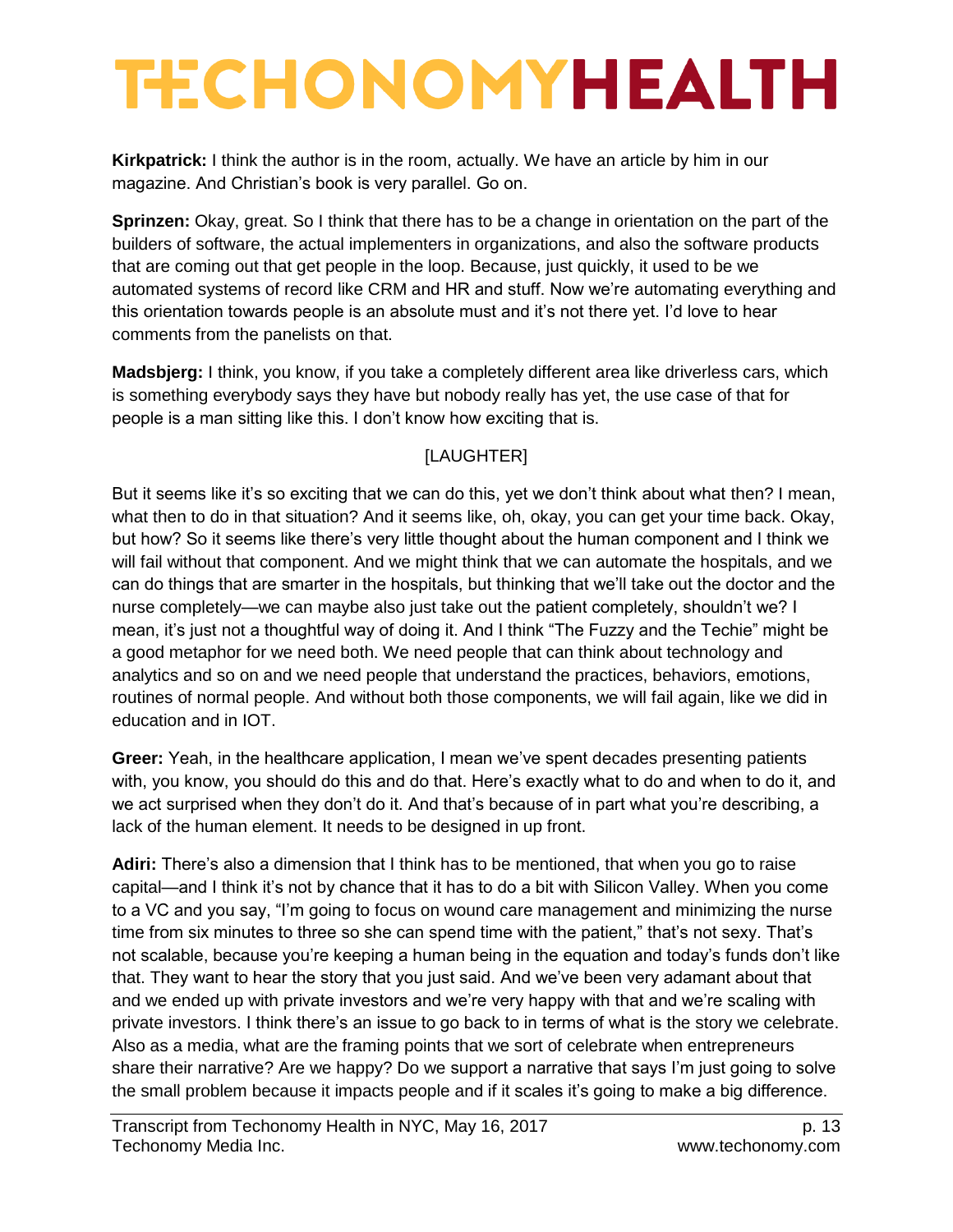I'm not going to kick the human out. Or do we want autonomy, full autonomy, no doctors, we're pushing for—what is it going to do to jobs and we like that conversation. That breeds a certain type of entrepreneurial narrative. And then the funds on the other end finance that and then you get into that loop. And we've been very adamant, sort of going against that, saying you need doctors in the center. We want to use the time to allow for a nurse to spend more time with the patient for empathy, basically.

**Kirkpatrick:** I just thought of something. You know this obsession in Silicon Valley with universal basic income, it actually in itself, just the fact they're talking about that reinforces the human-free narrative in the product design that those same people are engaged in. I never thought of that before.

#### **Adiri:** Yes.

**Dyson:** Just two very brief things. I would like to see something that I would call closer to universal basic vouchers, and it's kind of like the double dollars on your food stamps. You can spend it on prenatal care, on childcare, as opposed to child storage. You can spend it on football coaches. But you spend it on humans and it doubles whatever the employer pays.

Second, all I can do on the actual question is quote Abraham Verghese, who wrote a wonderful book called "Cutting for Stone," in which the medical professor asks what medical care is best delivered through the ear. And the answer is words of comfort.

**Kirkpatrick:** Yeah. Okay, who's got another comment or question?

**Drapin:** Hi, Esther. This is Lois Drapin. So I've been thinking a lot about some of the humanity in the choice of conversation that we have. In the beginning, as Esther knows, I've been very involved with adverse childhood experiences in the past few years, and recently, I was involved in something you've been reading about in the "Washington Post" with loneliness and isolation with AARP and others. So here we have the beginning of our lives and here, although loneliness and isolation can be with people with chronic diseases and caregivers, they've concentrated now with care more because it's a Medicare component, it's older people such as ourselves. And I'm actually getting to the question of what is in our culture in America that we can't talk about ourselves and why do we expect the system to understand us when we may not be able to express ourselves in a way for us to be heard? So the thing about adverse childhood experiences which is so fascinating is, when they are addressed, they stop the generational continuation of adverse childhood experiences. So it's sort of like pre-R&D, if you think about a business enterprise, right? And I've really been struggling with this. The AARP panel at the Art and Healing Foundation virtual film festival, if anybody wants to see it, it's [www.artandhealing.org.](http://www.artandhealing.org/) It'll be on for a year. But you'll see some really wonderful films on

loneliness and isolation and how it impacts caregivers, veterans, etcetera. But seriously, there's something in our culture, and it may not be in other places of the world, that we are not addressing. And it's not about the system. It's not about technology. It's about something in us.